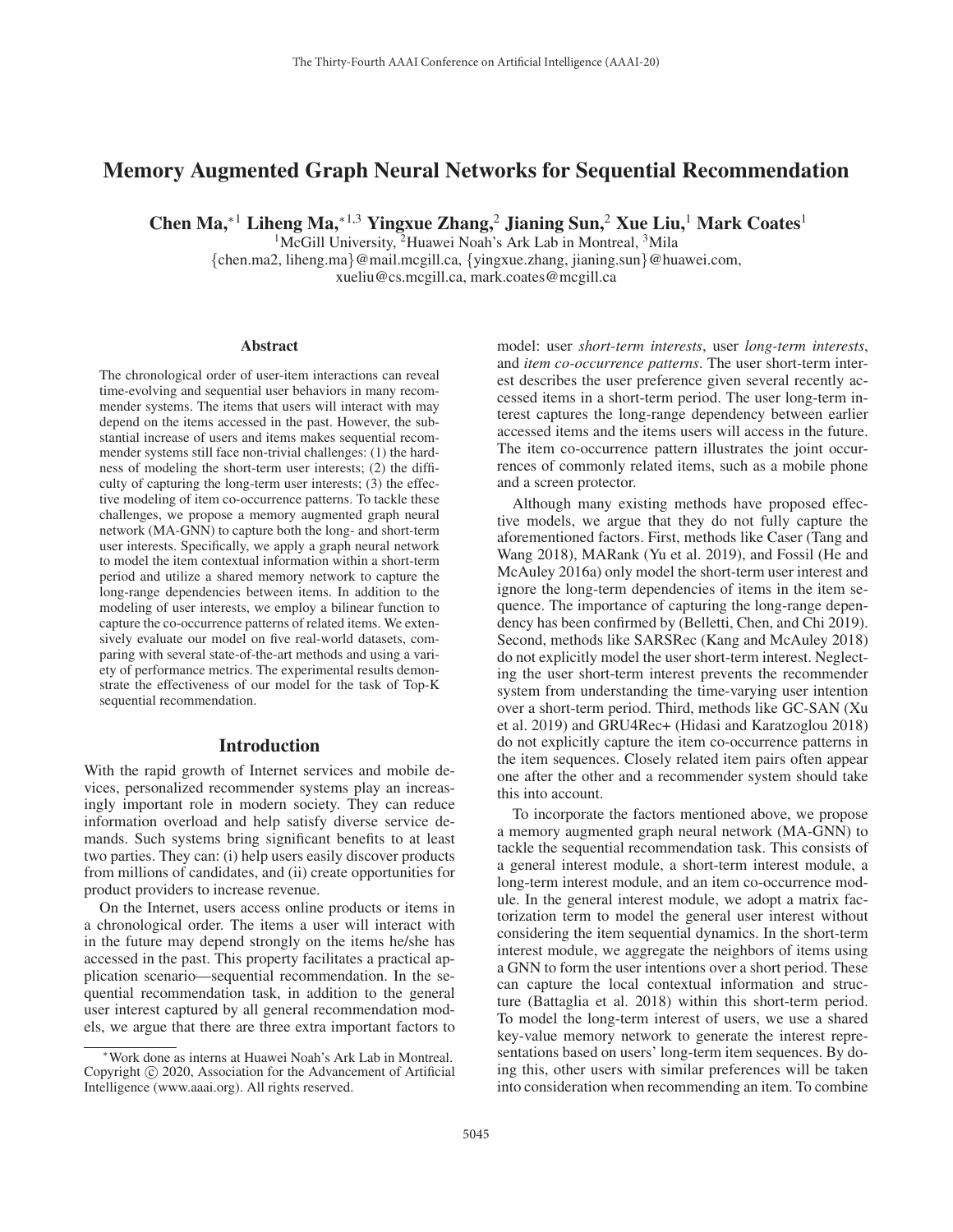the short-term and long-term interest, we introduce a gating mechanism in the GNN framework, which is similar to the long short-term memory (LSTM) (Hochreiter and Schmidhuber 1997). This controls how much the long-term or the short-term interest representation can contribute to the combined representation. In the item co-occurrence module, we apply a bilinear function to capture the closely related items that appear one after the other in the item sequence. We extensively evaluate our model on five real-world datasets, comparing it with many state-of-the-art methods using a variety of performance validation metrics. The experimental results not only demonstrate the improvements of our model over other baselines but also show the effectiveness of the proposed components.

To summarize, the major contributions of this paper are:

- To model the short-term and long-term interests of users, we propose a memory augmented graph neural network to capture items' short-term contextual information and long-range dependencies.
- To effectively fuse the short-term and long-term interests, we incorporate a gating mechanism within the GNN framework to adaptively combine these two kinds of hidden representations.
- To explicitly model the item co-occurrence patterns, we use a bilinear function to capture the feature correlations between items.
- Experiments on five real-world datasets show that the proposed MA-GNN model significantly outperforms the state-of-the-art methods for sequential recommendation.

# Related Work

#### General Recommendation

Early recommendation studies largely focused on explicit feedback (Koren 2008). The recent research focus is shifting towards implicit data (Tran et al. 2019; Li and She 2017). Collaborative filtering (CF) with implicit feedback is usually treated as a Top-K item recommendation task, where the goal is to recommend a list of items to users that users may be interested in. It is more practical and challenging (Pan et al. 2008), and accords more closely with the real-world recommendation scenario. Early works mostly rely on matrix factorization techniques (Hu, Koren, and Volinsky 2008; Rendle et al. 2009) to learn latent features of users and items. Due to their ability to learn salient representations, (deep) neural network-based methods (He et al. 2017) are also adopted. Autoencoder-based methods (Ma et al. 2018; 2019) have also been proposed for Top-K recommendation. In (Lian et al. 2018; Xue et al. 2017), deep learning techniques are used to boost the traditional matrix factorization and factorization machine methods.

#### Sequential Recommendation

The sequential recommendation task takes as input the chronological item sequence. A Markov chain (Cheng et al. 2013) is a classical option for modelling the data. For example, FPMC (Rendle, Freudenthaler, and Schmidt-Thieme 2010) factorizes personalized Markov chains in order to

capture long-term preferences and short-term transitions. Fossil (He and McAuley 2016a) combines similarity-based models with high-order Markov chains. TransRec (He, Kang, and McAuley 2017) proposes a translation-based method for sequential recommendation. Recently, inspired by the advantages of sequence learning in natural language processing, researchers have proposed (deep) neural network based methods to learn the sequential dynamics. For instance, Caser (Tang and Wang 2018) applies a convolutional neural network (CNN) to process the item embedding sequence. Recurrent neural network (RNN)-based methods, especially gated recurrent unit (GRU)-based methods (Hidasi and Karatzoglou 2018; Hidasi et al. 2016; Li et al. 2017) have been used to model the sequential patterns for the task of session-based recommendation. Self-attention (Vaswani et al. 2017) exhibits promising performance in sequence learning and is starting to be used in sequential recommendation. SASRec (Kang and McAuley 2018) leverages self-attention to adaptively take into account the interactions between items. Memory networks (Chen et al. 2018; Huang et al. 2018) are also adopted to memorize the items that will play a role in predicting future user actions.

However, our proposed model is different from previous models. We apply a graph neural network with external memories to capture the short-term item contextual information and long-term item dependencies. In addition, we also incorporate an item co-occurrence module to model the relationships between closely related items.

## Problem Formulation

The recommendation task considered in this paper takes sequential implicit feedback as training data. The user preference is represented by a user-item sequence in chronological order,  $S^u = (I_1, I_2, ..., I_{|\mathcal{S}^u|})$ , where  $I_*$  are item indexes that user  $u$  has interacted with. Given the earlier subsequence  $S_{1:t}^{u}(t < |S^{u}|)$  of M users, the problem is to rec-<br>ommend a list of K items from a total of N items (K < N) ommend a list of K items from a total of  $\overline{N}$  items ( $K < N$ ) to each user and evaluate whether the items in  $\mathcal{S}_{t+1:\vert S^u\vert}^u$  appear in the recommended list.

#### Methodology

In this section, we introduce the proposed model, MA-GNN, which applies a memory augmented graph neural network for the sequential recommendation task. We introduce four factors that have an impact on the user preference and intention learning. Then we introduce the prediction and training procedure of the proposed model.

#### General Interest Modeling

The general or static interest of a user captures the inherent preferences of the user and is assumed to be stable over time. To capture the general user interest, we employ a matrix factorization term without considering the sequential dynamics of items. This term takes the form

$$
\mathbf{p}_u^\top\cdot \mathbf{q}_j\,,
$$

where  $\mathbf{p}_u \in \mathbb{R}^d$  is the embedding of user  $u, \mathbf{q}_j \in \mathbb{R}^d$  is the output embedding of item i and d is the dimension of the output embedding of item  $j$ , and  $d$  is the dimension of the latent space.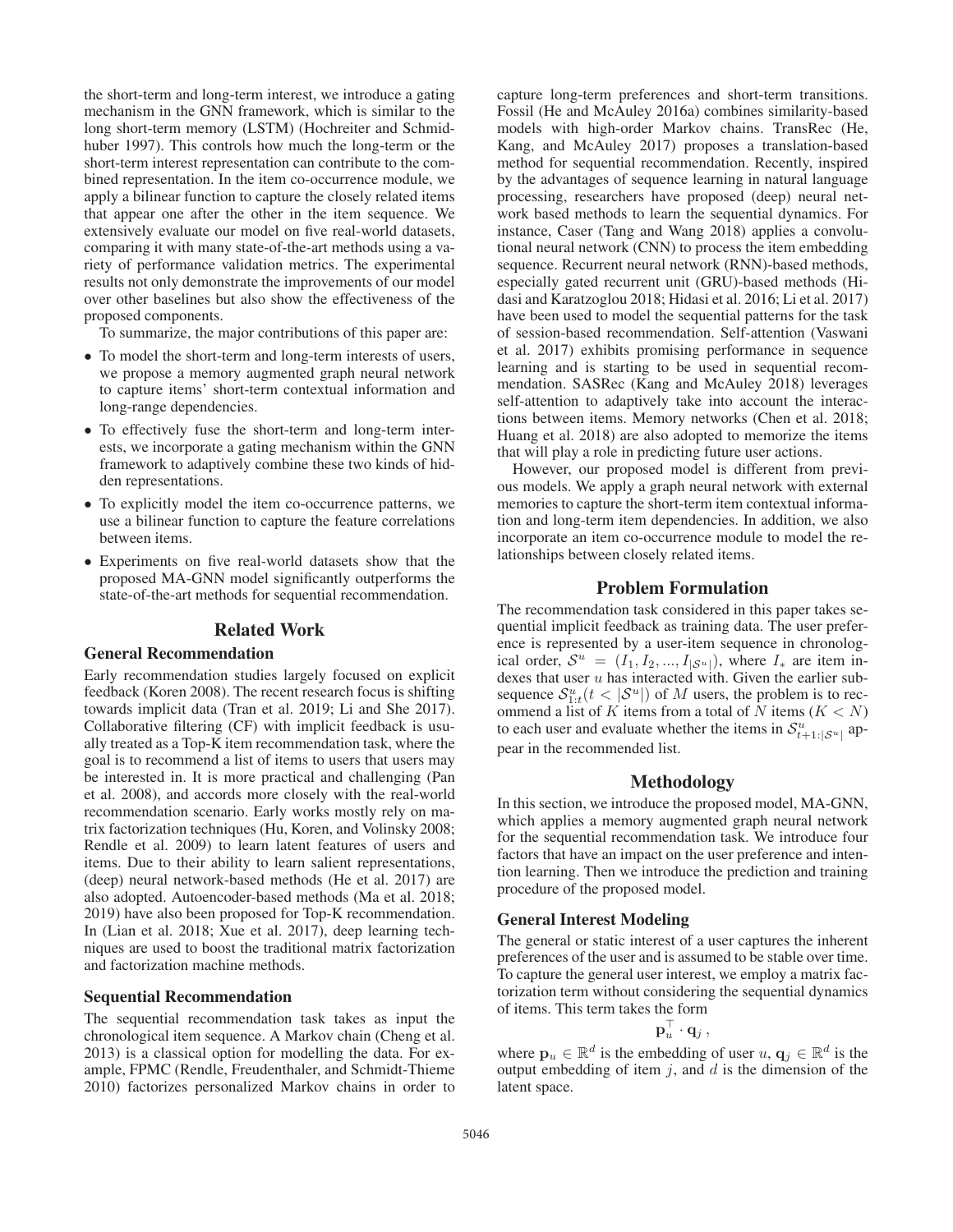

Figure 1: The model architecture of MA-GNN.  $\oplus$  denotes element-wise addition and  $\odot$  denotes element-wise multiplication.

# Short-term Interest Modeling

A user's short-term interest describes the user's current preference and is based on several recently accessed items in a short-term period. The items a user will interact with in the near future are likely to be closely related to the items she just accessed, and this property of user behaviors has been confirmed in many previous works (Tang and Wang 2018; Hidasi and Karatzoglou 2018; He and McAuley 2016a). Therefore, it is very important in sequential recommendation to effectively model the user's short-term interest, as reflected by recently accessed items.

To explicitly model the user short-term interest, we conduct a sliding window strategy to split the item sequence into fine-grained sub-sequences. We can then focus on the recent sub-sequence to predict which items will appear next and ignore the irrelevant items that have less impact. For each user  $u$ , we extract every |L| successive items as input and their next  $|T|$  items as the targets to be predicted, where  $L_{u,l} = (I_l, I_{l+1}, ..., I_{l+|L|-1})$  is the l-th sub-sequence of user  $u$ . Then the problem can be formulated as: in the useritem interaction sequence  $S^u$ , given a sequence of |L| successive items, how likely is it that the predicted items accord with the target  $|T|$  items for that user. Due to their ability to perform neighborhood information aggregation and local structure learning (Battaglia et al. 2018), graph neural networks (GNNs) are a good match for the task of aggregating the items in  $L_{u,l}$  to learn user short-term interests.

Item Graph Construction. Since item sequences are not inherently graphs for GNN training, we need to build a graph to capture the connections between items. For each item in item sequences, we extract several subsequent items (three items in our experiments) and add edges between them. We perform this for each user and count the number of edges of extracted item pairs across all users. Then we row-normalize the adjacency matrix. As such, relevant items that appear closer to one another in the sequence can be extracted. An

example of how to extract item neighbors and build the adjacency matrix is shown in Figure 2. We denote the extracted adjacency matrix as  $A$ , where  $A_{i,k}$  denotes the normalized node weight of item  $k$  regarding item  $i$ . And the neighboring items of item i is denoted as  $\mathcal{N}_i$ .



Figure 2: Item adjacent matrix construction example.

Short-term Interest Aggregation. To capture the user short-term interest, we use a two-layer GNN to aggregate the neighboring items in  $L_{u,l}$  for learning the user shortterm interest representation. Formally, for an item  $j$  in the l-th short-term window  $L_{u,l}$ , its input embedding is represented as  $\mathbf{e}_i \in \mathbb{R}^d$ . The user short-term interest is then:

$$
\mathbf{h}_{i} = \tanh(\mathbf{W}^{(1)} \cdot [\sum_{k \in \mathcal{N}_{i}} \mathbf{e}_{k} A_{i,k}; \mathbf{e}_{i}]), \forall i \in L_{u,l}, \quad (1)
$$

$$
\mathbf{p}_{u,l}^S = \tanh(\mathbf{W}^{(2)} \cdot \left[\frac{1}{|L|} \sum_{i \in L_{u,l}} \mathbf{h}_i; \mathbf{p}_u\right]),\tag{2}
$$

where  $[\cdot; \cdot] \in \mathbb{R}^{2d}$  denotes vertical concatenation,<br> $\mathbf{W}^{(1)}$   $\mathbf{W}^{(2)} \in \mathbb{R}^{d \times 2d}$  are the learnable parameters in the  $\mathbf{W}^{(1)}, \mathbf{W}^{(2)} \in \mathbb{R}^{d \times 2d}$  are the learnable parameters in the graph neural network, and the superscript S denotes that the graph neural network, and the superscript  $S$  denotes that the representation is from the user short-term interest. By aggregating neighbors of items in  $L_{u,l}$ ,  $\mathbf{p}_{u,l}^S$  represents a union-<br>level summary (Tang and Wang 2018; Yu et al. 2019) indilevel summary (Tang and Wang 2018; Yu et al. 2019) indicating which items are closely relevant to the items in  $L_{u,l}$ .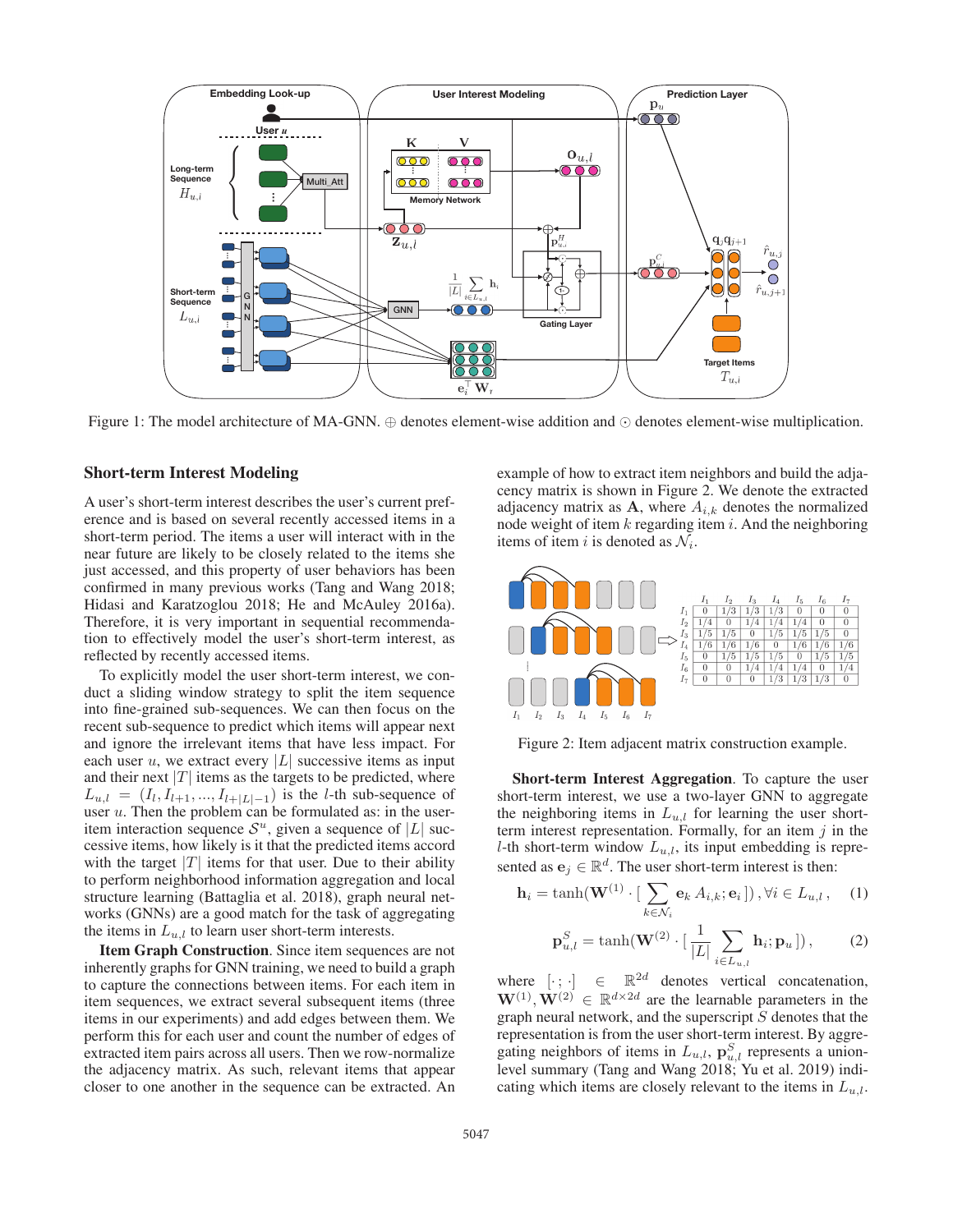Based on the summarized user short-term interest, the items that a user will access next can be inferred.

However, directly applying the above GNN to make predictions clearly neglects the long-term user interest in the past  $H_{u,l} = (I_1, I_2, ..., I_{l-1})$ . There may be some items outside the short-term window  $L_{u,l}$  that can express the user preference or indicate the user state. These items can play an important role in predicting items that will be accessed in the near future. This long-term dependency has been confirmed in many previous works (Liu et al. 2018; Xu et al. 2019; Belletti, Chen, and Chi 2019). Thus, how to model the longterm dependency and balance it with the short-term context is a crucial question in sequential recommendation.

## Long-term Interest Modeling

To capture the long-term user interest, we can use external memory units (Sukhbaatar et al. 2015; Zhang et al. 2017) to store the time-evolving user interests given the user accessed items in  $H_{u,l} = (I_1, I_2, ..., I_{l-1})$ . However, maintaining the memory unit for each user has a huge memory overhead to store the parameters. Meanwhile, the memory unit may capture information that is very similar to that represented by the user embedding  $\mathbf{p}_u$ . Therefore, we propose to use a memory network to store the latent interest representation shared by all users, where each memory unit represents a certain type of latent user interest, such as the user interest regarding different categories of movies. Given the items accessed by a user in the past  $H_{u,l}$ , we can learn a combination of different types of interest to reflect the user long-term interest (or state) before  $L_{u,l}$ .

Instead of performing a summing operation to generate the query as in the original memory network (Sukhbaatar et al. 2015), we apply a multi-dimensional attention model to generate the query embedding. This allows discriminating informative items that can better reflect the user preference to have a greater influence on the positioning of the corresponding external memory units. Formally, we denote the item embeddings in  $H_{u,l}$  as  $\mathbf{H}_{u,l} \in \mathbb{R}^{d \times |H_{u,l}|}$ . The multi-<br>dimensional attention to generate the query embedding z. dimensional attention to generate the query embedding  $z_{u,l}$ is computed as:

$$
\mathbf{H}_{u,l} := \mathbf{H}_{u,l} + PE(H_{u,l}),
$$
  
\n
$$
\mathbf{S}_{u,l} = \text{softmax}\left(\mathbf{W}_a^{(3)} \tanh(\mathbf{W}_a^{(1)} \mathbf{H}_{u,l} + (\mathbf{W}_a^{(2)} \mathbf{p}_u) \otimes \mathbf{1}_{\phi})\right),
$$
  
\n
$$
\mathbf{Z}_{u,l} = \tanh(\mathbf{S}_{u,l} \cdot \mathbf{H}_{u,l}^{\top}),
$$
  
\n
$$
\mathbf{z}_{u,l} = \text{avg}(\mathbf{Z}_{u,l}),
$$
  
\n(3)

where  $PE(\cdot)$  is the sinusoidal positional encoding function that maps the item positions into position embeddings, which is the same as the one used in Transformer (Vaswani et al. 2017).  $\phi$  equals to  $|H_{u,l}|$ ,  $\otimes$  denotes the outer product.  $\mathbf{W}_a^{(1)}$ ,  $\mathbf{W}_a^{(2)} \in \mathbb{R}^{d \times d}$  and  $\mathbf{W}_a^{(3)} \in \mathbb{R}^{h \times d}$  are the learn-<br>able parameters in the attention model and h is the hyperable parameters in the attention model, and  $h$  is the hyperparameter to control the number of dimensions in the attention model.  $\mathbf{S}_{u,l} \in \mathbb{R}^{h \times |H_{u,l}|}$  is the attention score matrix.  $\mathbf{Z}_{u,l} \in \mathbb{R}^{h \times d}$  is the matrix representation of the query, and each of the h rows represents a different aspect of the query.

Finally,  $\mathbf{z}_{u,l} \in \mathbb{R}^d$  is the combined query embedding that averages the different aspects.

Given the query embedding  $z_{u,l}$ , we use this query to find the appropriate combination of the shared user latent interest in the memory network. Formally, the keys and values of the memory network (Sukhbaatar et al. 2015; Miller et al. 2016) are denoted as **K** ∈  $\mathbb{R}^{d \times m}$  and **V** ∈  $\mathbb{R}^{d \times m}$ , respectively, where m is the number of memory units in the memory network. Therefore, the user long-term interest embedding can be modeled as:

$$
s_i = \text{softmax}(\mathbf{z}_{u,l}^\top \cdot \mathbf{k}_i),
$$
  
\n
$$
\mathbf{o}_{u,l} = \sum_i s_i \mathbf{v}_i,
$$
  
\n
$$
\mathbf{p}_{u,l}^H = \mathbf{z}_{u,l} + \mathbf{o}_{u,l},
$$
  
\n(4)

where  $\mathbf{k}_i, \mathbf{v}_i \in \mathbb{R}^d$  are the *i*-th memory unit and the superscript  $H$  denotes the representation is from the user longterm interest.

### Interest Fusion

We have obtained the user short-term interest representation and the long-term interest representation. The next aim is to combine these two kinds of hidden representations in the GNN framework to facilitate the user preference prediction on unrated items. Here, we modify Eq. 2 to bridge the user short-term interest and long-term interest.

Specifically, we borrow the idea of LSTM (Hochreiter and Schmidhuber 1997) that uses learnable gates to balance the current inputs and historical hidden states. Similarly, we propose a learnable gate to control how much the recent user interest representation and the long-term user interest representation can contribute to the combined user interest for item prediction:

$$
\mathbf{g}_{u,l} = \sigma \left( \mathbf{W}_g^{(1)} \cdot \frac{1}{|L|} \sum_{i \in L_{u,l}} \mathbf{h}_i + \mathbf{W}_g^{(2)} \cdot \mathbf{p}_{u,l}^H + \mathbf{W}_g^{(3)} \cdot \mathbf{p}_u \right),
$$
  

$$
\mathbf{p}_{u,l}^C = \mathbf{g}_{u,l} \odot \frac{1}{|L|} \sum_{i \in L_{u,l}} \mathbf{h}_i + (\mathbf{1}_d - \mathbf{g}_{u,l}) \odot \mathbf{p}_{u,l}^H,
$$
 (5)

where  $\mathbf{W}_{g}^{(1)}$ ,  $\mathbf{W}_{g}^{(2)}$ ,  $\mathbf{W}_{g}^{(3)} \in \mathbb{R}^{d \times d}$  are the learnable parameters in the equino layer  $\odot$  denotes the element-wise muleters in the gating layer,  $\odot$  denotes the element-wise multiplication, and  $\mathbf{g}_{u,l} \in \mathbb{R}^d$  is the learnable gate. The superscript C denotes the fusion of long- and short-term interests.

#### Item Co-occurrence Modeling

Successful learning of pairwise item relationships is a key component of recommender systems due to its effectiveness and interpretability. This has been studied and exploited in many recommendation models (Deshpande and Karypis 2004; Ning, Desrosiers, and Karypis 2015). In the sequential recommendation problem, the closely related items may appear one after another in the item sequence. For example, after purchasing a mobile phone, the user is much more likely to buy a mobile phone case or protector. To capture the item co-occurrence patterns, we use a bilinear function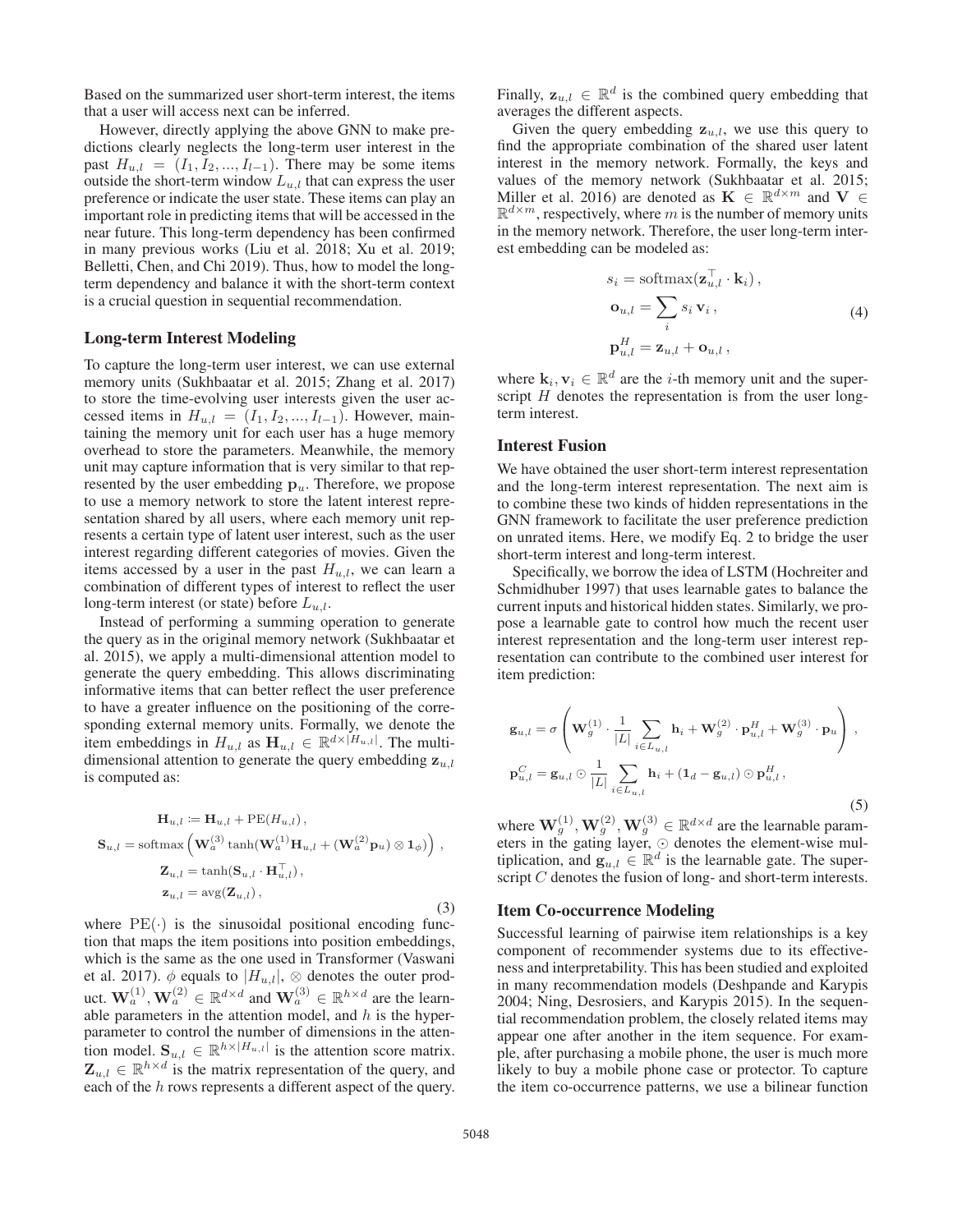to explicitly model the pairwise relations between the items in  $L_{u,l}$  and other items. This function takes the form

$$
\mathbf{e}_i^\top \mathbf{W}_r \mathbf{q}_j,
$$

where  $\mathbf{W}_r \in \mathbb{R}^{d \times d}$  is a matrix of the learnable parameters that captures the correlations between item latent features.

## Prediction and Training

To infer the user preference, we have a prediction layer to combine the aforementioned factors together:

$$
\hat{r}_{u,j} = \mathbf{p}_u^{\top} \cdot \mathbf{q}_j + \mathbf{p}_{u,l}^{CT} \cdot \mathbf{q}_j + \frac{1}{|L|} \sum_{i \in L_{u,l}} \mathbf{e}_i^{\top} \mathbf{W}_r \mathbf{q}_j.
$$
 (6)

As the training data is derived from the user implicit feedback, we optimize the proposed model with respect to the Bayesian Personalized Ranking objective (Rendle et al. 2009) via gradient descent. This involves optimizing the pairwise ranking between the positive (observed) and negative (non-observed) items:

$$
\arg\min_{\mathbf{U},\mathbf{Q},\mathbf{E},\mathbf{\Theta}} \sum_{u} \sum_{l} \sum_{(L_{u,l},H_{u,l},j,k)} -\log \sigma(\hat{r}_{u,j} - \hat{r}_{u,k}) +
$$
  
 
$$
\lambda(||\mathbf{P}||^2 + ||\mathbf{Q}||^2 + ||\mathbf{E}||^2 + ||\mathbf{\Theta}||^2).
$$
 (7)

Here j denotes the positive item in  $T_{u,l}$ , and k denotes the randomly sampled negative item,  $\sigma$  is the sigmoid function, **Θ** denotes other learnable parameters in the model, and  $\lambda$  is the regularization parameter. **<sup>p</sup>**<sup>∗</sup>, **<sup>q</sup>**<sup>∗</sup> and **<sup>e</sup>**<sup>∗</sup> are column vectors of **P**, **Q** and **E**, respectively. When minimizing the objective function, the partial derivatives w.r.t. all parameters are computed by gradient descent with back-propagation.

# Evaluation

In this section, we first describe the experimental set-up. We then report the results of conducted experiments and demonstrate the effectiveness of the proposed modules.

#### **Datasets**

The proposed model is evaluated on five real-world datasets from various domains with different sparsities: *MovieLens-20M* (Harper and Konstan 2016), *Amazon-Books* and *Amazon-CDs* (He and McAuley 2016b), *Goodreads-Children* and *Goodreads-Comics* (Wan and McAuley 2018). *MovieLens-20M* is a user-movie dataset collected from the *MovieLens* website; the dataset has 20 million user-movie interactions. The *Amazon-Books* and *Amazon-CDs* datasets are adopted from the Amazon review dataset with different categories, i.e., CDs and Books, which cover a large amount of user-item interaction data, e.g., user ratings and reviews. The *Goodreads-Children* and *Goodreads-Comics* datasets were collected in late 2017 from the *goodreads* website with a focus on the genres of Children and Comics. In order to be consistent with the implicit feedback setting, we keep those with ratings no less than four (out of five) as positive feedback and treat all other ratings as missing entries on all datasets. To filter noisy data, we only keep the users with at least ten ratings and the items with at least ten ratings. The data statistics after preprocessing are shown in Table 1.

For each user, we use the earliest 70% of the interactions in the user sequence as the training set and use the next 10% of interactions as the validation set for hyper-parameter tuning. The remaining 20% constitutes the test set for reporting model performance. Note that during the testing procedure, the input sequences include the interactions in both the training set and validation set. The learning of all the models is carried out five times to report the average results.

Table 1: The statistics of the datasets.

| Dataset      | #Users  | #Items | #Interactions | Density   |
|--------------|---------|--------|---------------|-----------|
| CDs          | 17,052  | 35,118 | 472,265       | 0.079%    |
| <b>Books</b> | 52,406  | 41,264 | 1,856,747     | 0.086%    |
| Children     | 48,296  | 32,871 | 2,784,423     | 0.175%    |
| Comics       | 34,445  | 33,121 | 2,411,314     | 0.211%    |
| ML20M        | 129,797 | 13,649 | 9,921,393     | $0.560\%$ |

### Evaluation Metrics

We evaluate all the methods in terms of *Recall@K* and *NDCG@K*. For each user, Recall@K (R@K) indicates what percentage of her rated items emerge in the top  $K$  recommended items. NDCG@K (N@K) is the normalized discounted cumulative gain at  $K$ , which takes the position of correctly recommended items into account. <sup>K</sup> is set to 10.

#### Methods Studied

To demonstrate the effectiveness of our model, we compare to the following recommendation methods: (1) BPRMF, Bayesian Personalized Ranking based Matrix Factorization (Rendle et al. 2009), a classic method for learning pairwise item rankings; (2) GRU4Rec, Gated Recurrent Unit for Recommendation (Hidasi et al. 2016), which uses recurrent neural networks to model item sequences for sessionbased recommendation; (3) GRU4Rec+, an improved version of GRU4Rec (Hidasi and Karatzoglou 2018), which adopts an advanced loss function and sampling strategy; (4) GC-SAN, Graph Contextualized Self-Attention Network (Xu et al. 2019), which uses a graph neural network and self-attention mechanism for session-based recommendation; (5) Caser, Convolutional Sequence Embedding Recommendation, (Tang and Wang 2018), which captures high-order Markov chains via convolution operations; (6) SASRec, Self-Attention based Sequential Recommendation (Kang and McAuley 2018), which uses an attention mechanism to identify relevant items for prediction; (7) MARank, Multi-order Attentive Ranking model (Yu et al. 2019), which unifies individual- and union-level item interactions to infer user preference from multiple views; (8) MA-GNN, the proposed model, which applies a memory augmented GNN to combine the recent and historical user interests and adopts a bilinear function to explicitly capture the item-item relations.

#### Experiment Settings

In the experiments, the latent dimension of all the models is set to 50. For the session-based methods, we treat the items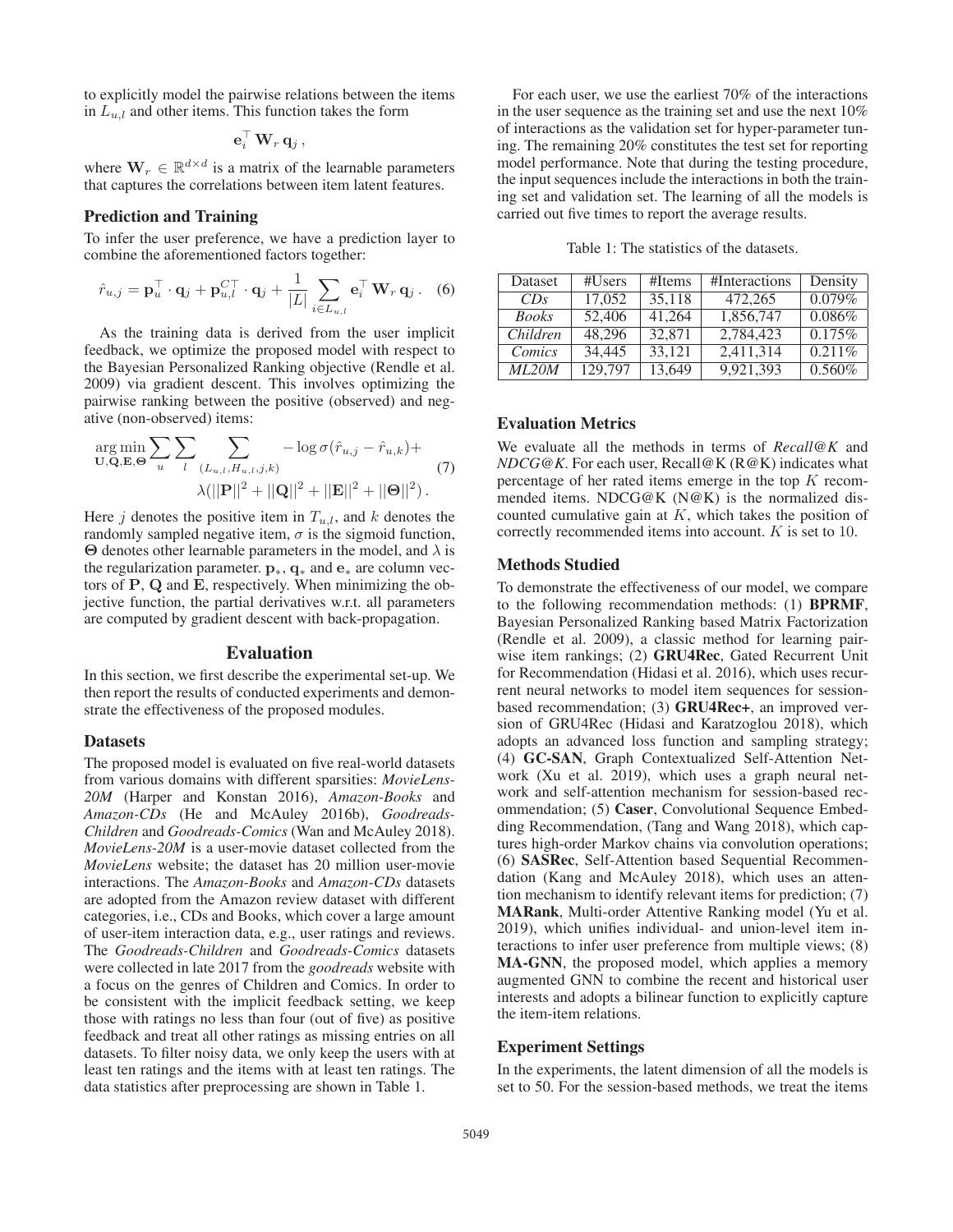Table 2: The performance comparison of all methods in terms of *Recall@10* and *NDCG@10*. The best performing method is boldfaced. The underlined number is the second best performing method. \* indicates the statistical significance for  $p \le 0.01$ compared to the best baseline method based on the paired t-test.

| Methods       | CDs       |           | <b>Books</b> |           | Children |           | Comics    |         | ML20M     |           |
|---------------|-----------|-----------|--------------|-----------|----------|-----------|-----------|---------|-----------|-----------|
|               | R@10      | N@10      | R@10         | N@10      | R@10     | N@10      | R@10      | N@10    | R@10      | N@10      |
| <b>BPRMF</b>  | 0.0269    | 0.0145    | 0.0260       | 0.0151    | 0.0814   | 0.0664    | 0.0788    | 0.0713  | 0.0774    | 0.0785    |
| GRU4Rec       | 0.0302    | 0.0154    | 0.0266       | 0.0157    | 0.0857   | 0.0715    | 0.0958    | 0.0912  | 0.0804    | 0.0912    |
| GRU4Rec+      | 0.0356    | 0.0171    | 0.0301       | 0.0171    | 0.0978   | 0.0821    | 0.1288    | 0.1328  | 0.0904    | 0.0946    |
| GC-SAN        | 0.0372    | 0.0196    | 0.0344       | 0.0256    | 0.1099   | 0.0967    | 0.1490    | 0.1563  | 0.1161    | 0.1119    |
| Caser         | 0.0297    | 0.0163    | 0.0297       | 0.0216    | 0.1060   | 0.0943    | 0.1473    | 0.1529  | 0.1169    | 0.1116    |
| SARSRec       | 0.0341    | 0.0193    | 0.0358       | 0.0240    | 0.1165   | 0.1007    | 0.1494    | 0.1592  | 0.1069    | 0.1014    |
| <b>MARank</b> | 0.0382    | 0.0151    | 0.0355       | 0.0223    | 0.1092   | 0.0980    | 0.1325    | 0.1431  | 0.1002    | 0.1031    |
| <b>MA-GNN</b> | $0.0442*$ | $0.0214*$ | $0.0432*$    | $0.0279*$ | 0.1215   | $0.1137*$ | $0.1617*$ | 0.1655  | $0.1236*$ | $0.1272*$ |
| Improvement   | 15.7%     | $9.2\%$   | 20.7%        | $9.0\%$   | $4.3\%$  | 12.9%     | 8.23%     | $4.0\%$ | 5.7%      | 13.7%     |

in a short-term window as one session. For GRU4Rec and GRU4Rec+, we find that a learning rate of 0.001 and batch size of 50 can achieve good performance. These two methods adopt Top1 loss and BPR-max loss, respectively. For GC-SAN, we set the weight factor  $\omega$  to 0.5 and the number of self-attention blocks  $k$  to 4. For Caser, we follow the settings in the author-provided code to set  $|L| = 5$ ,  $|T| = 3$ , the number of horizontal filters to 16, and the number of vertical filters to 4. For SASRec, we set the number of selfattention blocks to 2, the batch size to 128, and the maximum sequence length to 50. For MARank, we follow the original paper to set the number of depending items as 6 and the number of hidden layers as 4. The network architectures of the above methods are configured to be the same as described in the original papers. The hyper-parameters are tuned on the validation set.

For MA-GNN, we follow the same setting in Caser to set  $|L| = 5$  and  $|T| = 3$ . Hyper-parameters are tuned by grid search on the validation set. The embedding size  $d$  is also set to 50. The value of  $h$  and  $m$  are selected from  $\{5, 10, 15, 20\}$ . The learning rate and  $\lambda$  are set to 0.001 and 0.001, respectively. The batch size is set to 4096.

### Performance Comparison

The performance comparison results are shown in Table 2.

Observations about our model. First, the proposed model, MA-GNN, achieves the best performance on all five datasets with all evaluation metrics, which illustrates the superiority of our model. Second, MA-GNN outperforms SASRec. Although SASRec adopts the attention model to distinguish the items users have accessed, it neglects the common item co-occurrence patterns between two closely related items, which is captured by our bilinear function. Third, MA-GNN achieves better performance than Caser, GC-SAN and MARank. One major reason is that these three methods only model the user interests in a short-term window or session, but fail to capture the long-term item dependencies. On the contrary, we have a memory network to generate the long-term user interest. Fourth, MA-GNN obtains better results than GRU4Rec and GRU4Rec+. One possible reason is that GRU4Rec and GRU4Rec+ are session-based methods that do not explicitly model the user general interests. Fifth, MA-GNN outperforms BPRMF. BPRMF only captures the user general interests, and does not incorporate the sequential patterns of user-item interactions. As such, BPRMF fails to capture the user short-term interests.

Other observations. First, all the results reported on MovieLens-20M, GoodReads-Children and GoodReads-Comics are better than the results on other datasets. The major reason is that the other datasets are sparser and data sparsity negatively impacts recommendation performance. Second, MARank, SASRec and GC-SAN outperform Caser on most of the datasets. The main reason is that these methods can adaptively measure the importance of different items in the item sequence, which may lead to more personalized user representation learning. Third, Caser achieves better performance than GRU4Rec and GRU4Rec+ in most cases. One possible reason is that Caser explicitly inputs the user embeddings into its prediction layer, which allows it to learn general user interests. Fourth, GRU4Rec+ performs better than GRU4Rec on all datasets. The reason is that GRU4Rec+ not only captures the sequential patterns in the user-item sequence but also has a superior objective function—*BPR-max*. Fifth, all the methods perform better than BPR. This illustrates that a technique that can only perform effective modeling of the general user interests is incapable of adequately capturing the user sequential behavior.

Table 3: The ablation analysis. *S* denotes the short-term interest module, *H* denotes the long-term interest module, *concat* denotes the concatenation operation.

| Architecture        | CDs    |        | <b>Books</b> |        |  |
|---------------------|--------|--------|--------------|--------|--|
|                     | R@10   | N@10   | R@10         | N@10   |  |
| $(1)$ MF            | 0.0269 | 0.0145 | 0.0310       | 0.0177 |  |
| $(2)$ MF+S          | 0.0306 | 0.0158 | 0.0324       | 0.0185 |  |
| $(3)$ MF+S+H+gating | 0.0401 | 0.0191 | 0.0351       | 0.0208 |  |
| $(4) MF+S+H+concat$ | 0.0295 | 0.0148 | 0.0296       | 0.0206 |  |
| $(5)$ MF+S+H+GRU    | 0.0268 | 0.0147 | 0.0306       | 0.0204 |  |
| $(6)$ MA-GNN        | 0.0442 | 0.0214 | 0.0432       | 0.0279 |  |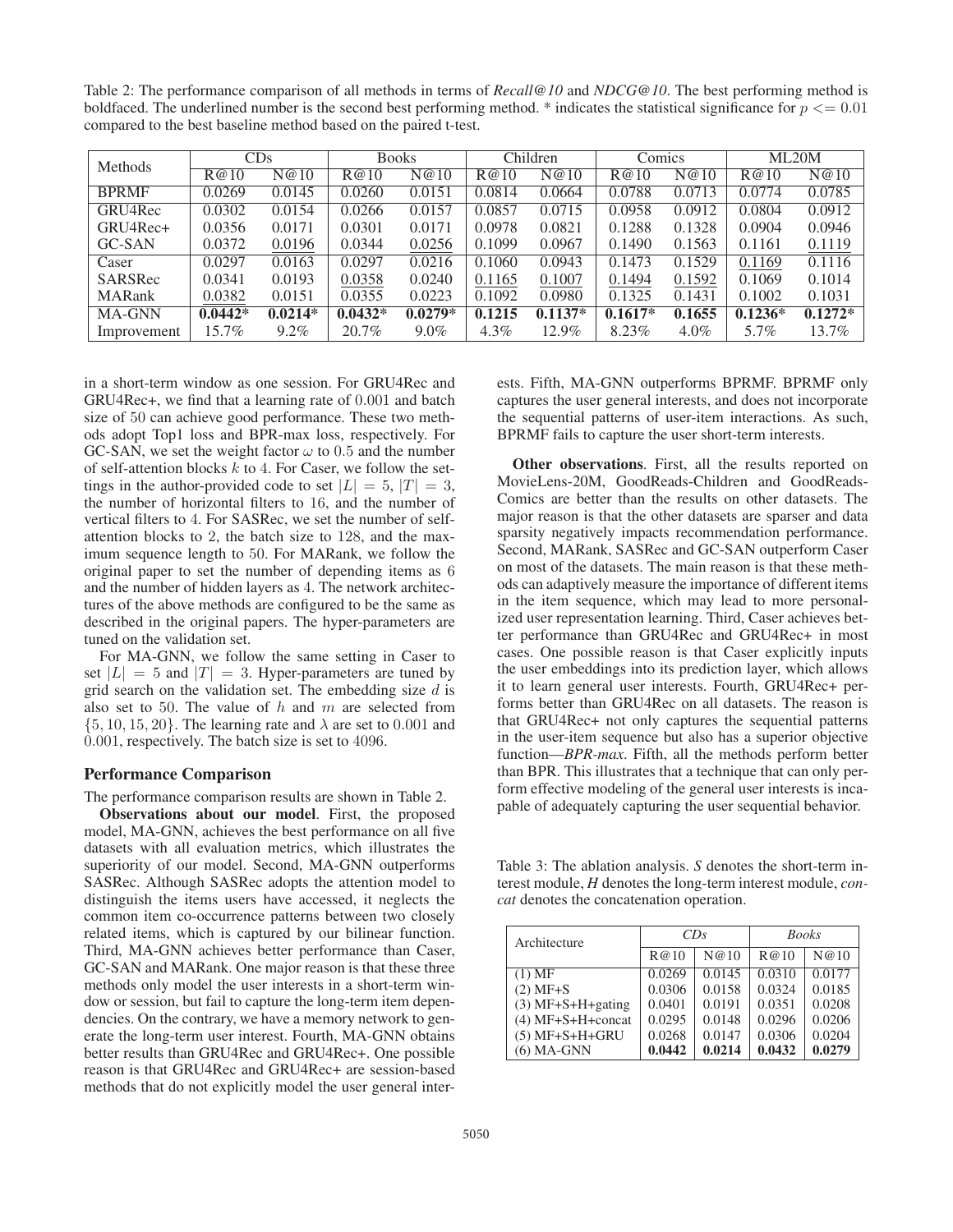## Ablation Analysis

To verify the effectiveness of the proposed short-term interest modeling module, long-term interest modeling module, and item co-occurrence modeling module, we conduct an ablation study in Table 3. This demonstrates the contribution of each module to the MA-GNN model. In (1), we utilize only the BPR matrix factorization without other components to show the performance of modeling user general interests. In (2), we incorporate the user short-term interest by the vanilla graph neural network (Eq. 1 and 2) on top of (1). In (3), we integrate the user long-term interest with the short-term interest via the proposed interest fusion module  $(Eq. 3, 4 \text{ and } 5)$  on top of  $(2)$ . In  $(4)$ , we replace the interest fusion module in (3) with the concatenation operation to link the short-term interest and long-term interest. In (5), we replace the concatenation operation with a gated recurrent unit (Cho et al. 2014) (GRU). In (6), we present the overall MA-GNN model to show the effectiveness of the item co-occurrence modeling module.

From the results shown in Table 3, we make the following observations. First, comparing (1) and (2)-(6), we can observe that although the conventional BPR matrix factorization can capture the general user interests, it cannot effectively model the short-term user interests. Second, from (1) and (2), we observe that incorporating the short-term interest using the conventional aggregation function of the GNN slightly improves the model performance. Third, in (3), (4) and (5), we compare three ways to bridge the user short-term interest and long-term interest. From the results, we can observe that our proposed gating mechanism achieves considerably better performance than concatenation or the GRU, which demonstrates that our gating mechanism can adaptively combine these two kinds of hidden representations. Fourth, from (3) and (6), we observe that by incorporating the item co-occurrence pattern, the performance further improves. The results show the effectiveness of explicitly modeling the co-occurrence patterns of the items that a user has accessed and those items that the user may interact with in the future. The item co-occurrence pattern can provide a significant amount of supplementary information to help capture the user sequential dynamics.

### Influence of Hyper-parameters

The dimension  $h$  of the multi-dimensional attention model and the number  $m$  of the memory units are two important hyper-parameters in the proposed model. We investigate their effects on CDs and Comics datasets in Figure 3.

From the results in Figure 3, we observe that both the multi-dimensional attention and the memory network contribute to capturing the long-term user interests. These two components lead to a larger improvement in performance for the CDs dataset compared to the Comics dataset, indicating that they may help to alleviate the data sparsity problem.

#### Memory Visualization

To validate whether each memory unit can represent a certain type of user interests, we conduct a case study on the MovieLens dataset to verify how each memory unit functions given different movies. We randomly select a user and



Figure 3: The variation of  $h$  and  $m$ .



Figure 4: The attention visualization of memory networks.

several movies she watched. For simplicity, we treat each selected item as a query to visualize the attention weight  $s_i$ computed by Eq. 4. In this case, we set the number of memory units <sup>m</sup> to 10.

From Figure 4, we observe that our memory units perform differently given different types of movies, which may illustrate that each memory unit in the memory network can represent one type of the user interest. For example, the *Three Colors* trilogy has quite similar attention weights in the memory network, since these three movies are loosely based on three political ideals in the motto of the French Republic. *Die Hard* is an action thriller movie, which is distinct from any other movies in the case study, explaining why it has a different weight pattern.

# **Conclusion**

In this paper, we propose a memory augmented graph neural network (MA-GNN) for sequential recommendation. MA-GNN applies a GNN to model items' short-term contextual information, and utilize a memory network to capture the long-range item dependency. In addition to the user interest modeling, we employ a bilinear function to model the feature correlations between items. Experimental results on five real-world datasets clearly validate the performance advantages of our model over many state-of-the-art methods and demonstrate the effectiveness of the proposed modules.

# References

Battaglia, P. W.; Hamrick, J. B.; Bapst, V.; et al. 2018. Relational inductive biases, deep learning, and graph networks. *CoRR* abs/1806.01261.